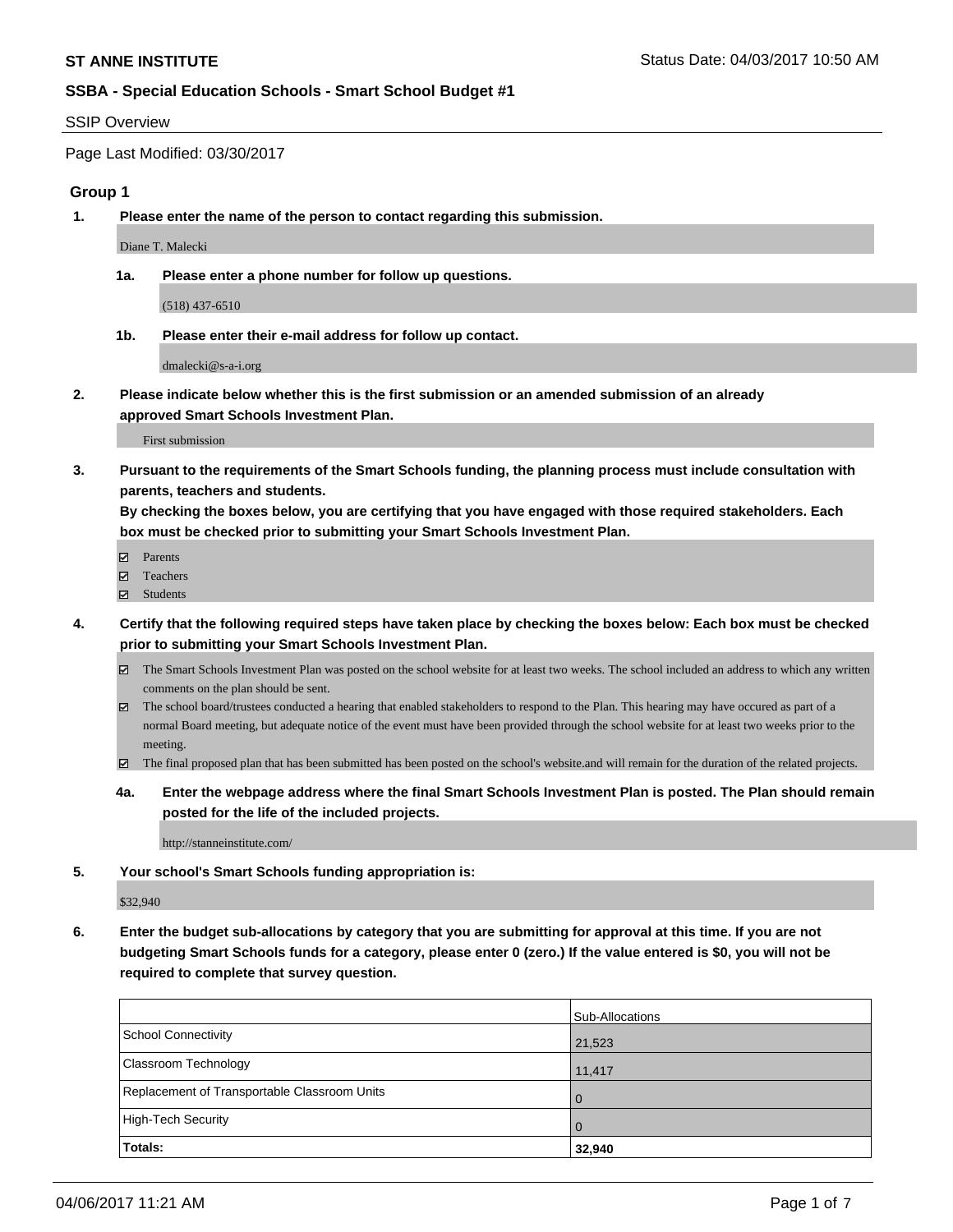#### School Connectivity

Page Last Modified: 03/30/2017

#### **Group 1**

**1. Describe how you intend to use Smart Schools funds for high-speed broadband and/or wireless connectivity projects in school buildings.**

St. Anne Institute will establish multiple points for wireless connectivity in our Education Buildings to allow greater opportunity to use the Internet as an instructional tool within all of our classes.

**2. Describe how the school plans to use digital connectivity and technology to improve teaching and learning.**

The teaching staff will have consistent online access to current documentation on the courses of study to present to our students. This documentation will include but not be limited to Life Science videos, English book talks, Social Studies maps with current news and highlights using online news platforms, the ability to Skype with other schools and classroom settings around the world.

Teaching staff will have reliable online access to current teaching methods and teaching requirements for testing.

**3. Does your School Connectivity project require new construction or substantially altered space and result in capitalized cost in excess of \$100,000?**

No

**4. If you are submitting an allocation for School Connectivity complete this table.**

**Note that the calculated Total at the bottom of the table must equal the Total allocation for this category that you entered in the SSIP Overview overall budget.** 

|                                            | Sub-Allocation |
|--------------------------------------------|----------------|
| Network/Access Costs                       | 21,523         |
| <b>Outside Plant Costs</b>                 | (No Response)  |
| School Internal Connections and Components | (No Response)  |
| <b>Professional Services</b>               | (No Response)  |
| Testing                                    | (No Response)  |
| <b>Other Upfront Costs</b>                 | (No Response)  |
| <b>Other Costs</b>                         | (No Response)  |
| Totals:                                    | 21,523         |

**5. Please detail the type, quantity, per unit cost and total cost of the eligible items under each sub-category. This is especially important for any expenditures listed under the "Other" category. All expenditures must be eligible for tax-exempt financing to be reimbursed with Smart Schools funds. Sufficient detail must be provided so that we can verify this is the case. If you have any questions, please contact us directly through smartschools@nysed.gov. Add rows under each sub-category for additional items, as needed.**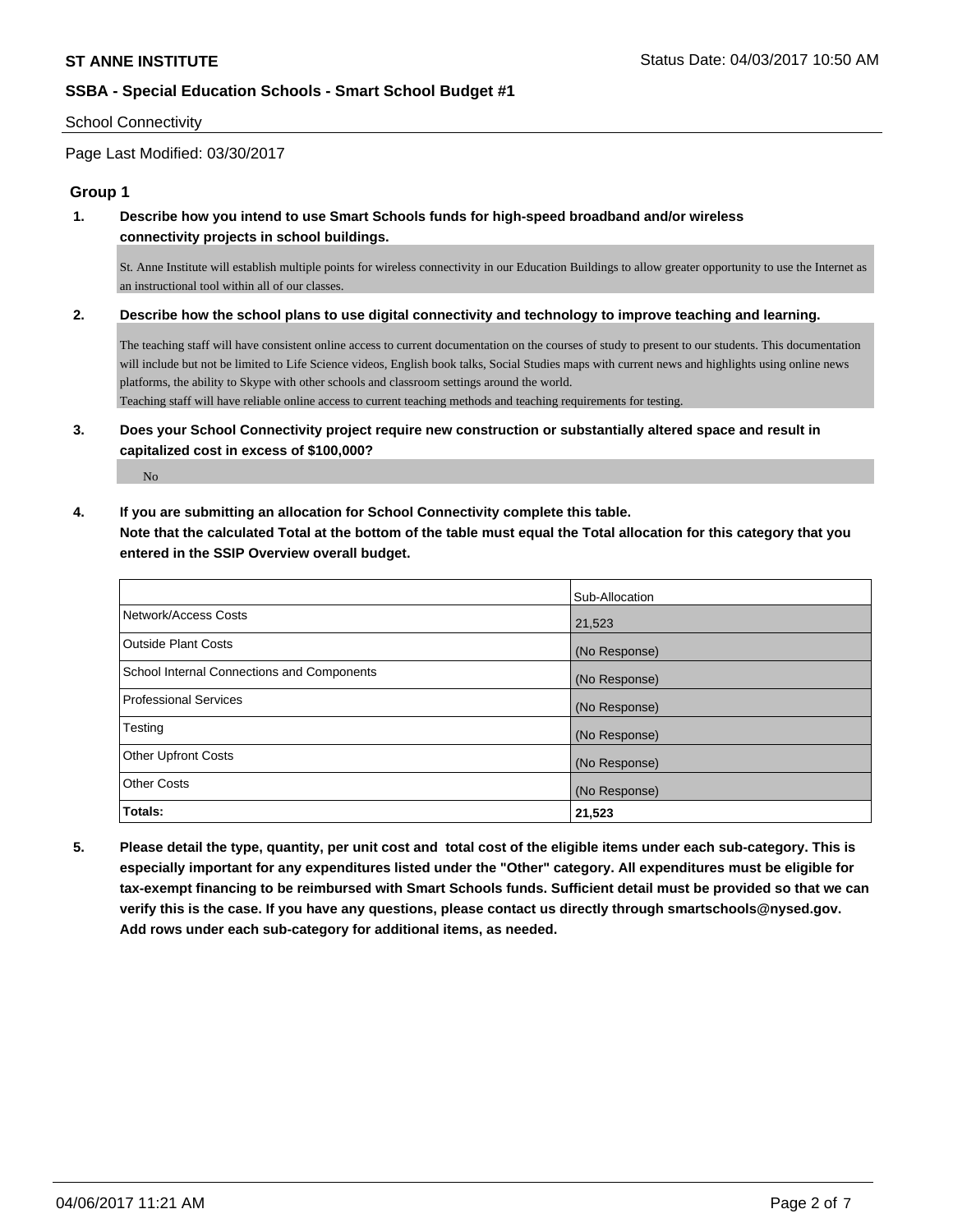# School Connectivity

Page Last Modified: 03/30/2017

| Select the allowable expenditure | Item to be purchased          | Quantity | Cost per Item | <b>Total Cost</b> |
|----------------------------------|-------------------------------|----------|---------------|-------------------|
| type.                            |                               |          |               |                   |
| Repeat to add another item under |                               |          |               |                   |
| each type.                       |                               |          |               |                   |
| Network/Access Costs             | <b>Wireless Access Points</b> | 24       | 457           | 10,968            |
| <b>Network/Access Costs</b>      | <b>Wireless AP License</b>    | 24       | 264           | 6,336             |
| Network/Access Costs             | 24 Port POE Switches          | 2        | 1,385         | 2,770             |
| Network/Access Costs             | 24 Port POE Switch Licenses   | 2        | 236           | 472               |
| Network/Access Costs             | 8 Port POE Switch             |          | 837           | 837               |
| Network/Access Costs             | 8 Port POE Switch License     |          | 140           | 140               |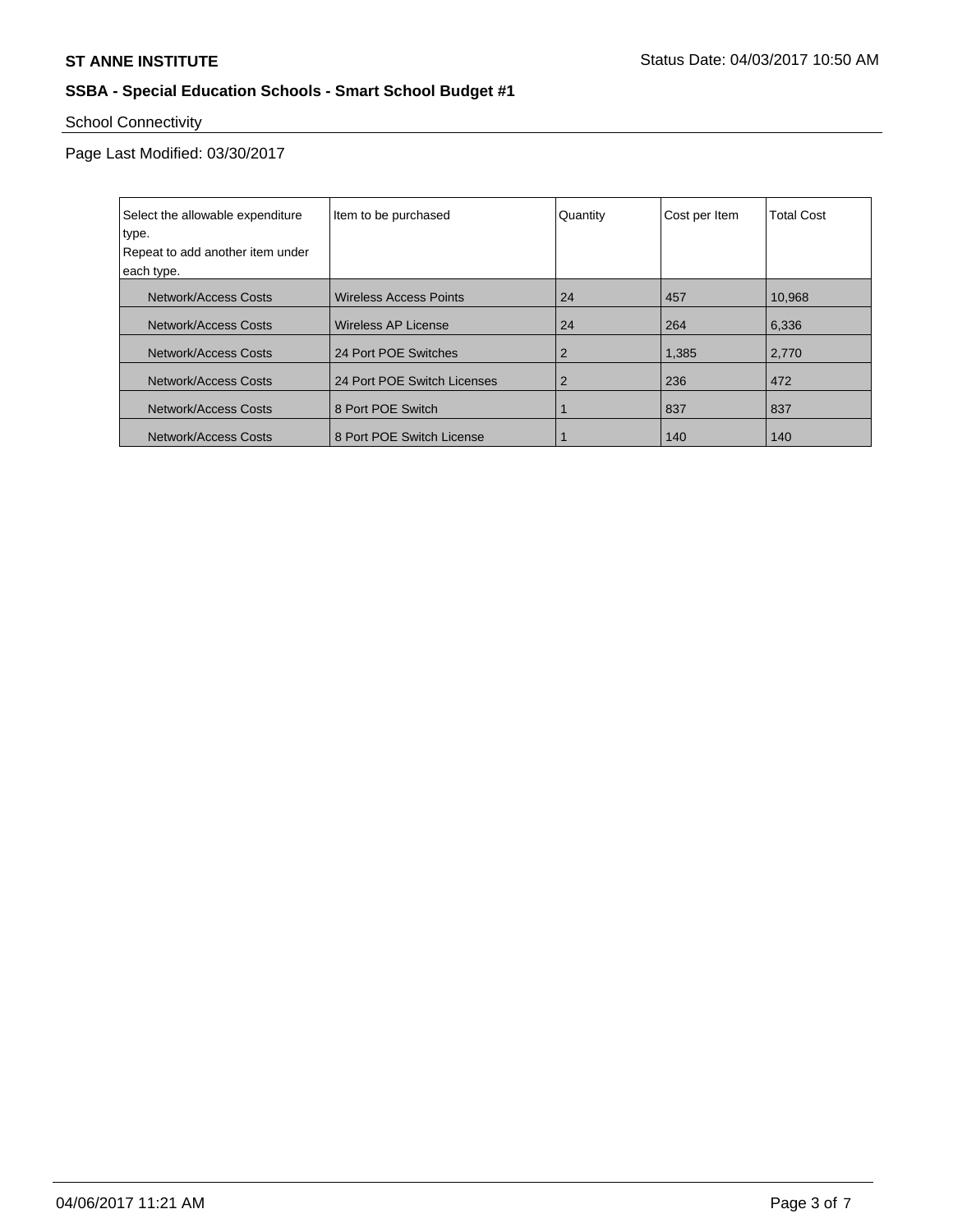Classroom Learning Technology Equipment (Devices)

Page Last Modified: 03/30/2017

## **Group 1**

**1. Describe the devices you intend to purchase and their compatibility with existing or planned platforms or systems.**

We will be purchasing 14 Dell Optiplex 3020 Minitowers with E2016H Monitors to be used in the classroom for increased educational interactivity for the students and the teachers. The functionality and compatibility of these systems was researched and recommended by the IT staff. These computers have been and continue to be the computers of choice for our school and our agency.

## **2. Describe how the proposed technology purchases will improve teaching and learning inside or outside of the classroom.**

The updated computers will provide teachers with the ability to access Internet educational websites with greater ease and in a shorter period of time while keeping the students' attention focused on the subject at hand. The new computers will transition more quickly through the Internet websites to limit information gaps which precipitates the ability of the students' focus to wander. By increasing the student's focus on the lesson at hand, the student will expand their knowledge of the subjects being taught. By expanding their knowledge of the subjects, the students will be better prepared for testing successes.

**3. To ensure the sustainability of technology purchases made with Smart Schools funds, schools must have a plan to maintain and support technology purchases reimbursed with Smart Schools funds. This sustainability plan should support recurring costs of use that are ineligible for Smart Schools funding such as device maintenance, technical support, Internet and wireless fees, maintenance of hotspots, staff professional development, building maintenance and the replacement of incidental items.**

 $\boxtimes$  By checking this box, you certify that the school has a sustainability plan as described above.

**4. Schools must ensure that devices purchased with Smart Schools funds will be distributed, prepared for use, maintained and supported appropriately. Schools must maintain detailed device inventories in accordance with generally accepted accounting principles.**

By checking this box, you certify that the school has a distribution and inventory management plan and system in place.

- **5. Schools must contact the SUNY/CUNY teacher preparation program that supplies the largest number of the its new teachers to request advice on innovative uses and best practices at the intersection of pedagogy and educational technology.**
	- By checking this box, you certify that you have contacted the SUNY/CUNY teacher preparation program that supplies the largest number of your new teachers to request advice on these issues.
	- **5a. Please enter the name of the SUNY or CUNY Institution that you contacted.**

SUNY Albany

**5b. Enter the primary Institution phone number.**

518-442-4988

**5c. Enter the name of the contact person with whom you consulted and/or will be collaborating with on innovative uses of technology and best practices.**

Dr. Robert L. Bangert-Drowns

**6. If you are submitting an allocation for Classroom Educational Technology, complete this table. Note that the calculated Total at the bottom of the table must equal the Total allocation for this category that you entered in the SSIP Overview overall budget.**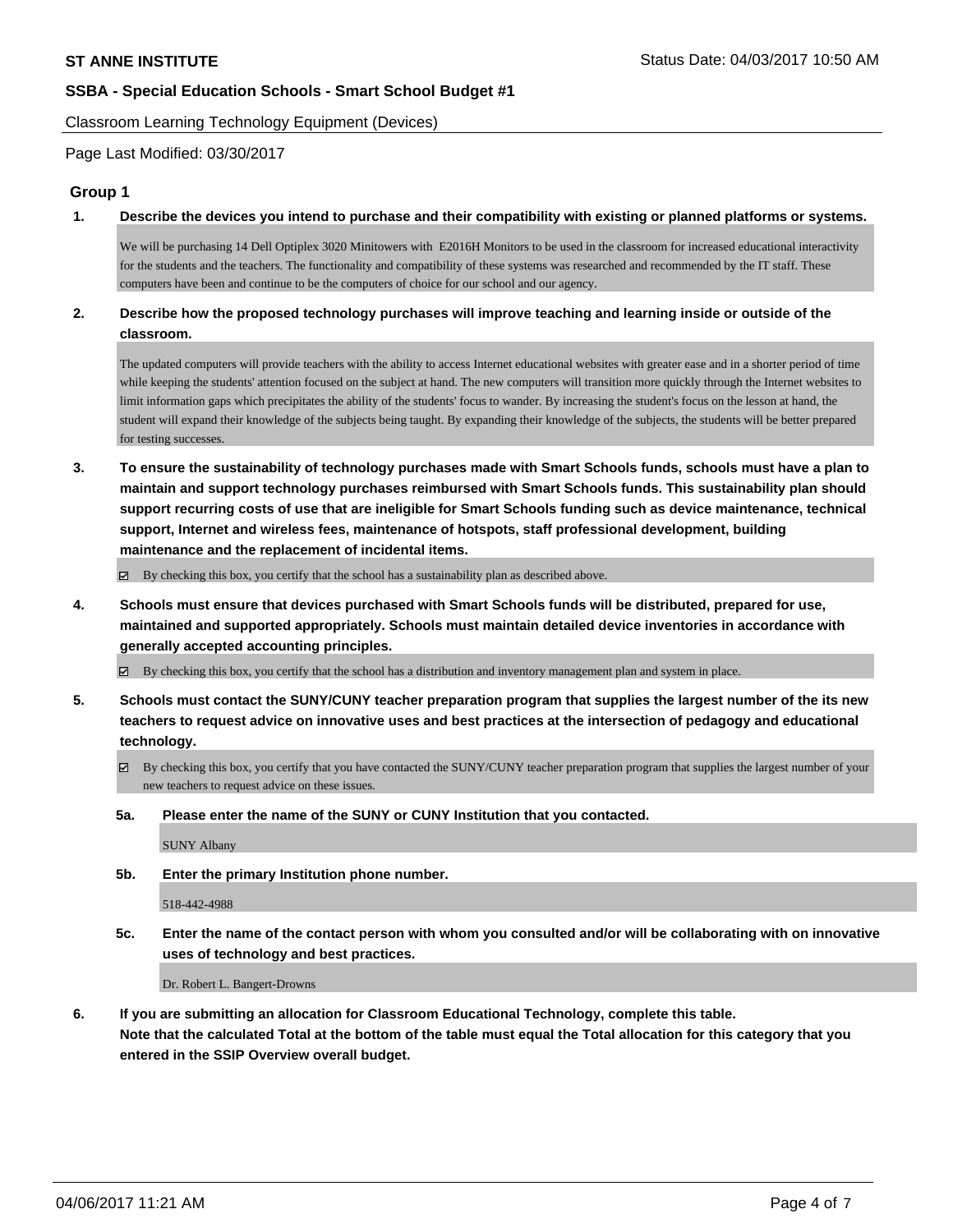Classroom Learning Technology Equipment (Devices)

Page Last Modified: 03/30/2017

|                          | Sub-Allocation |
|--------------------------|----------------|
| Interactive Whiteboards  | (No Response)  |
| Computer Servers         | (No Response)  |
| <b>Desktop Computers</b> | 11,417         |
| <b>Laptop Computers</b>  | (No Response)  |
| <b>Tablet Computers</b>  | (No Response)  |
| <b>Other Costs</b>       | (No Response)  |
| Totals:                  | 11,417         |

**7. Please detail the type, quantity, per unit cost and total cost of the eligible items under each sub-category. This is especially important for any expenditures listed under the "Other" category. All expenditures must be capital bond eligible to be reimbursed with Smart Schools funds. If you have any questions, please contact us directly through smartschools@nysed.gov.**

**Add rows under each sub-category for additional items, as needed.**

| Select the allowable expenditure | Item to be purchased                      | Quantity | Cost per Item | <b>Total Cost</b> |
|----------------------------------|-------------------------------------------|----------|---------------|-------------------|
| type.                            |                                           |          |               |                   |
| Repeat to add another item under |                                           |          |               |                   |
| each type.                       |                                           |          |               |                   |
| <b>Desktop Computers</b>         | Dell OptiPlex 3020 MiniTower &<br>Monitor | 14       | 687           | 9,618             |
| <b>Desktop Computers</b>         | 20 Inch Monitors                          | 18       | 100           | 1,799             |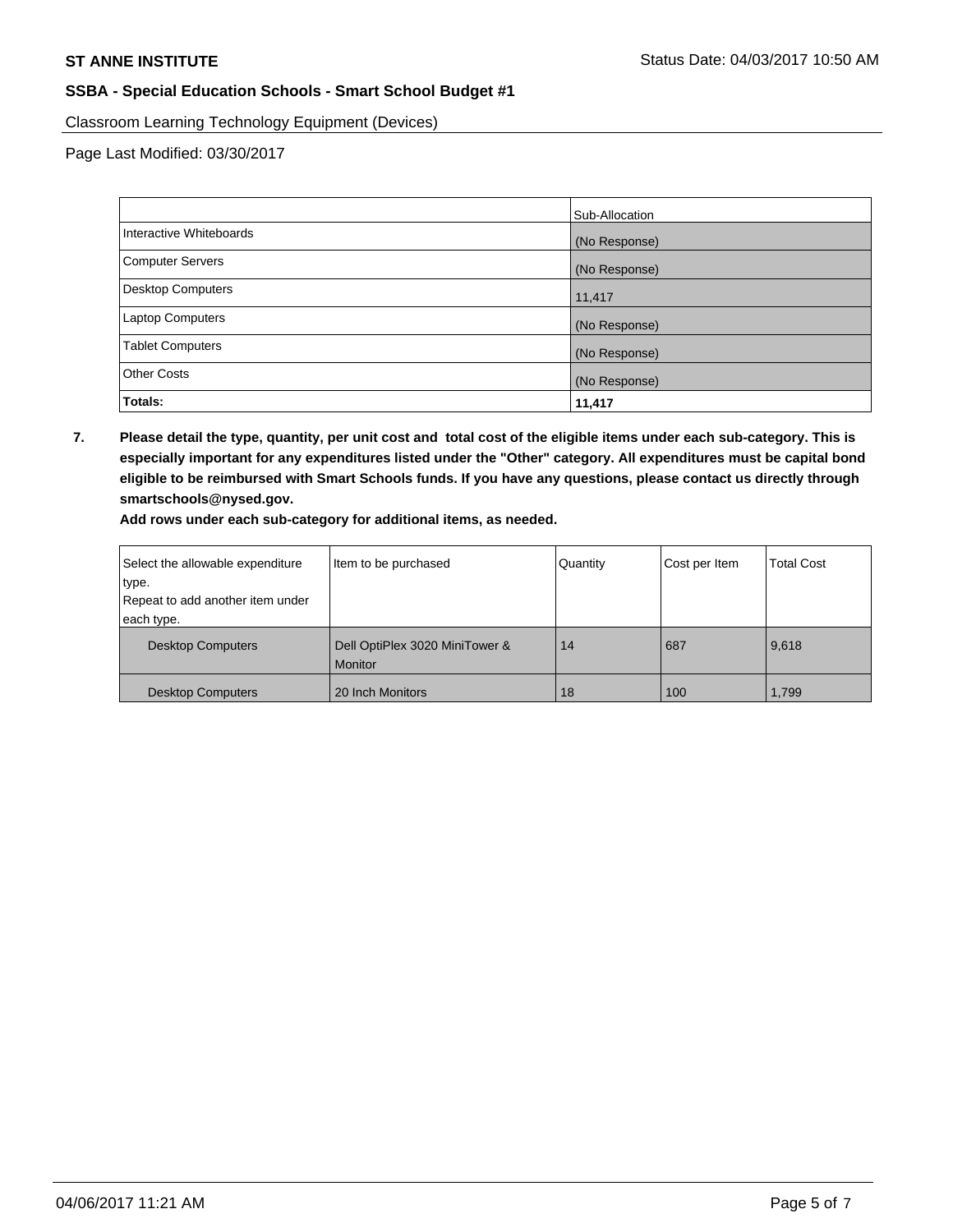Replace/Modernize Transportable Classrooms

Page Last Modified: 03/30/2017

#### **Group 1**

**1. Describe the school's plan to construct, enhance or modernize education facilities to provide high-quality instructional space by replacing transportable classrooms.**

(No Response)

**2. Does your Classroom Trailer project require new construction or substantially altered space and result in capitalized cost in excess of \$100,000?**

(No Response)

**3. If you have made an allocation for Replace Transportable Classrooms, complete this table. Note that the calculated Total at the bottom of the table must equal the Total allocation for this category that you entered in the SSIP Overview overall budget.**

|                                                | Sub-Allocation |
|------------------------------------------------|----------------|
| Construct New Instructional Space              | (No Response)  |
| Enhance/Modernize Existing Instructional Space | (No Response)  |
| <b>Other Costs</b>                             | (No Response)  |
| Totals:                                        |                |

**4. Please detail the type, quantity, per unit cost and total cost of the eligible items under each sub-category. This is especially important for any expenditures listed under the "Other" category. All expenditures must be capital bond eligible to be reimbursed with Smart Schools funds. If you have any questions, please contact us directly through smartschools@nysed.gov.**

**Add rows under each sub-category for additional items, as needed.**

| Select the allowable expenditure | Item to be purchased | Quantity      | Cost per Item | <b>Total Cost</b> |
|----------------------------------|----------------------|---------------|---------------|-------------------|
| type.                            |                      |               |               |                   |
| Repeat to add another item under |                      |               |               |                   |
| each type.                       |                      |               |               |                   |
| (No Response)                    | (No Response)        | (No Response) | (No Response) | (No Response)     |